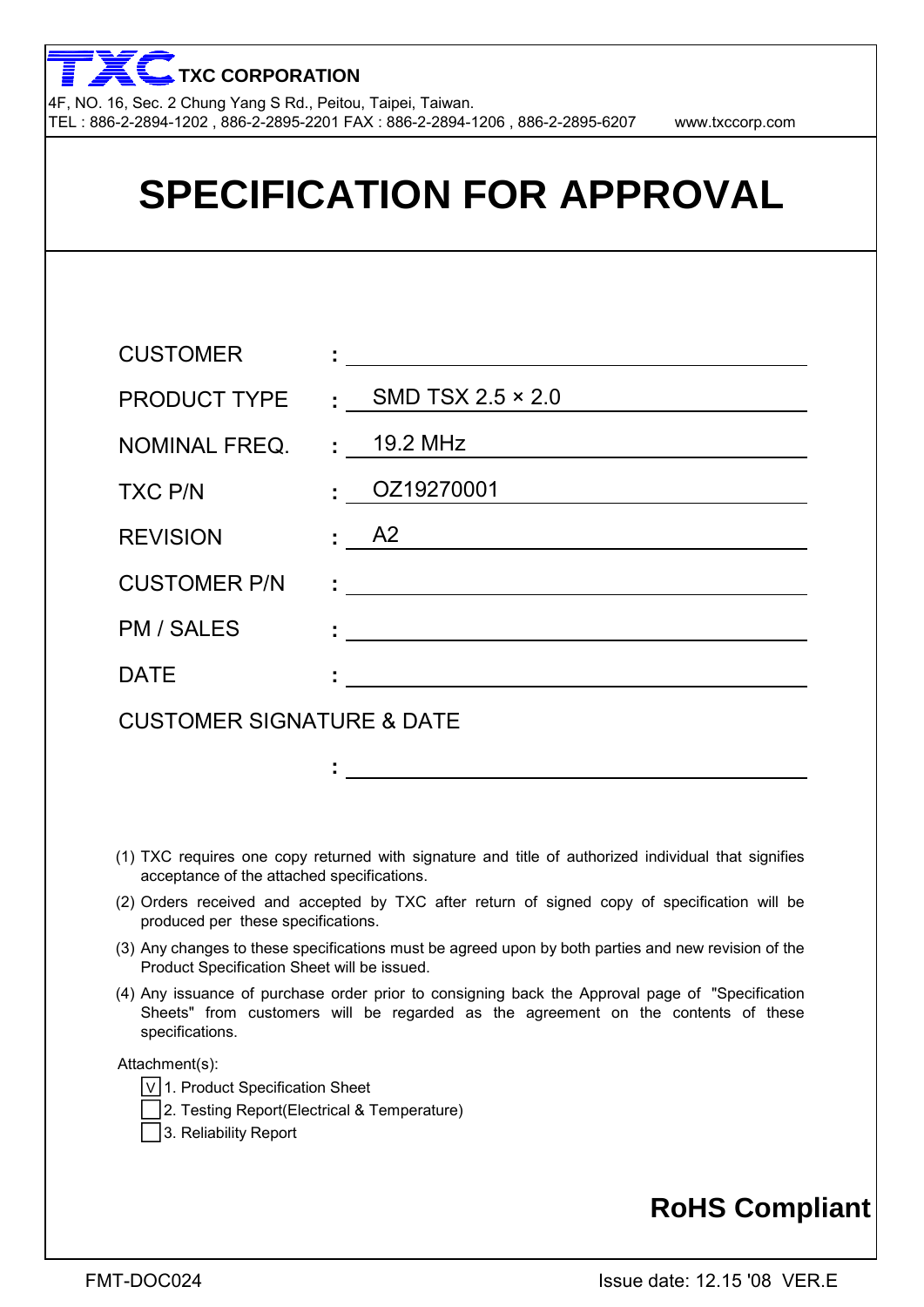4F, NO. 16, Sec. 2 Chung Yang S Rd., Peitou, Taipei, Taiwan. TEL : 886-2-2894-1202 , 886-2-2895-2201 FAX : 886-2-2894-1206 , 886-2-2895-6207 www.txccorp.com **TXC CORPORATION**



- (1) Lead Free Products are " Directive 2002 / 95 / EC of The European Parliament of 27 January 2003 on the restriction of the use of certain hazardous substances (RoHS) in electrical and electronic equipment" Compliant (Attachment: SGS Test Report).
- (2) Revision "Sx" is for engineering samples only. PE/RD's approval required.
- (3) Revision "Ax" is production ready. PE, QA and MFG's approval required.

### **RoHS Compliant**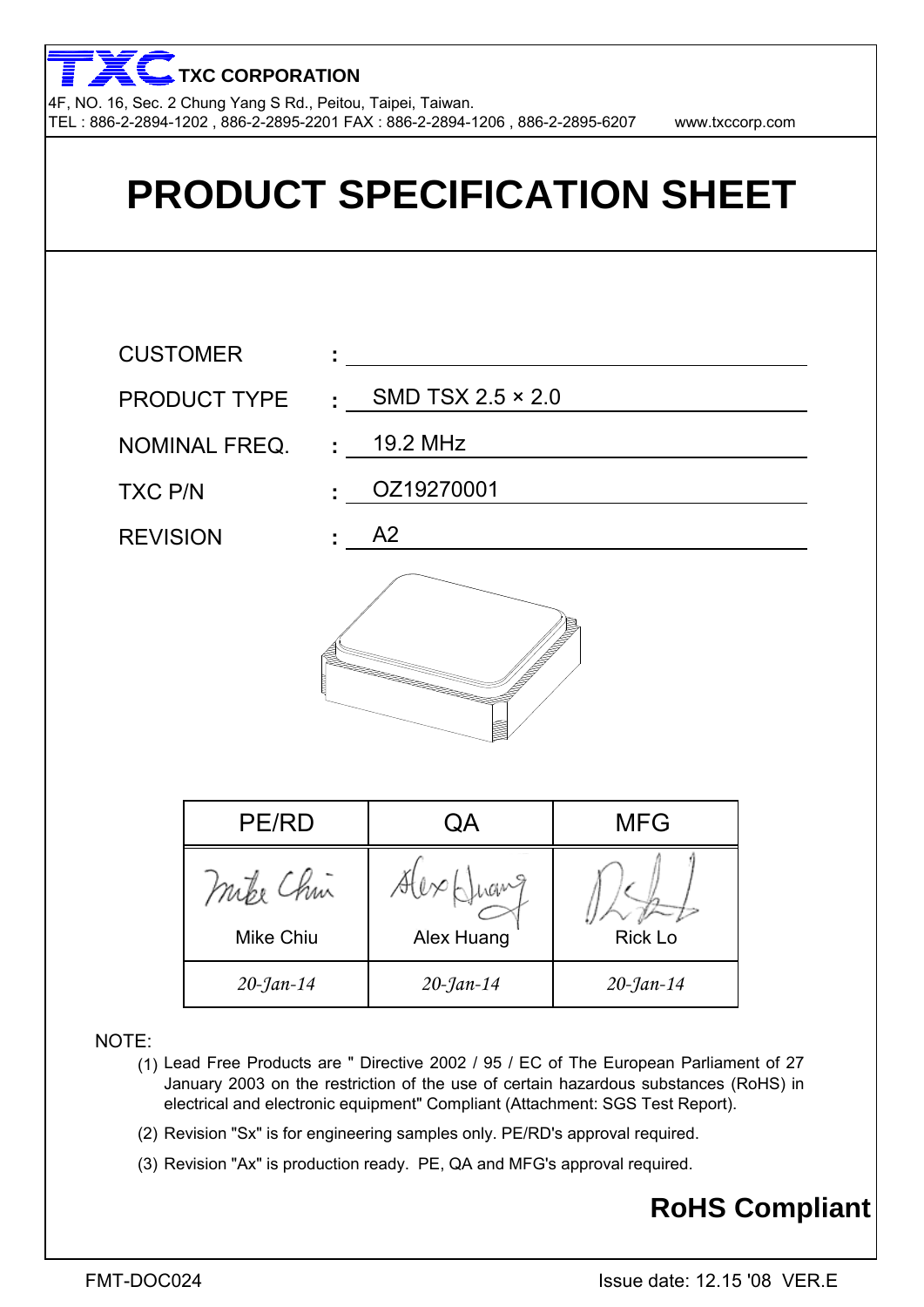|                |                             |           |                  | <b>REVISION: A2</b>                                |
|----------------|-----------------------------|-----------|------------------|----------------------------------------------------|
| Revise page    | Revise contents             | Date      | Ref.No.          | Reviser                                            |
| N/A            | Initial released            | 27-Jun-12 | N/A              | Yachuan Miao                                       |
| $\overline{2}$ | Change ESR:80 Ohm to 70 Ohm | 20-Jan-14 | EC-PCF-140117-02 | Yachuan Miao                                       |
|                |                             |           |                  |                                                    |
|                |                             |           |                  |                                                    |
|                |                             |           |                  |                                                    |
|                |                             |           |                  |                                                    |
|                |                             |           |                  |                                                    |
|                |                             |           |                  |                                                    |
|                |                             |           |                  |                                                    |
|                |                             |           |                  |                                                    |
|                |                             |           |                  |                                                    |
|                |                             |           |                  |                                                    |
|                |                             |           |                  |                                                    |
|                |                             |           |                  |                                                    |
|                |                             |           |                  |                                                    |
|                |                             |           |                  |                                                    |
|                |                             |           |                  |                                                    |
|                |                             |           |                  |                                                    |
|                |                             |           |                  |                                                    |
|                |                             |           |                  |                                                    |
|                |                             |           |                  |                                                    |
|                |                             |           |                  |                                                    |
|                |                             |           |                  | PRODUCT TYPE: SMD TSX 2.5 × 2.0<br>P/N: OZ19270001 |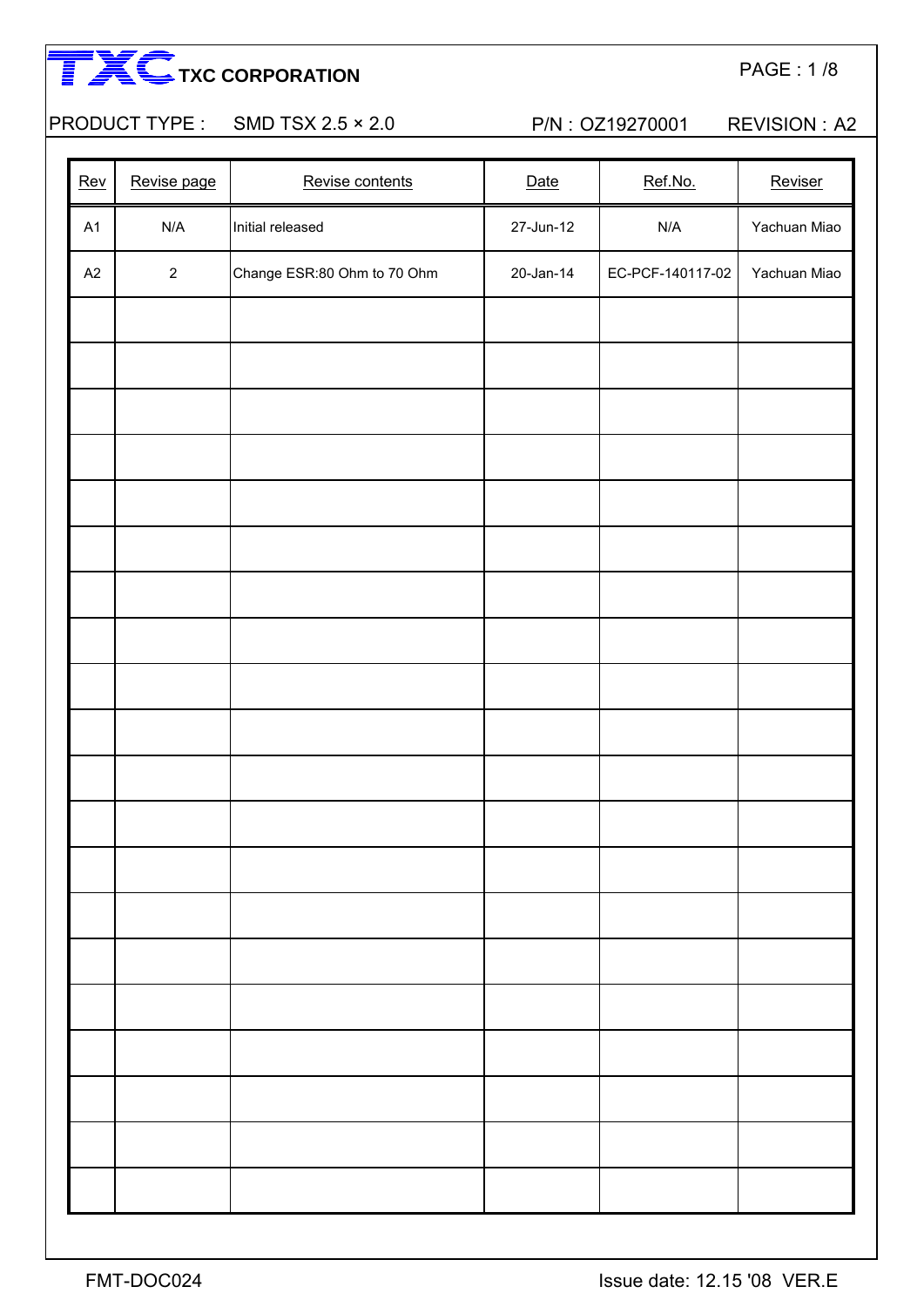

PRODUCT TYPE : SMD TSX 2.5 × 2.0 P/N : OZ19270001 REVISION : A2

#### ■ CRYSTAL ELECTRICAL SPECIFICATIONS

#### **Standard Atmospheric Conditions**

Unless otherwise specified, the standard range of atmospheric conditions for making measurement

and tests are as follow:

Ambient temperature : 30±10℃ Relative humidity : 40%~70%

If there is any doubt about the results, measurement shall be made within the following limits:

Ambient temperature : 30±3℃ Relative humidity : 40%~70%

#### **Measurement Equipment**

Electrical characteristics measured by HP E5100A or equivalent

#### **Crystal Cutting Type**

The crystal is using AT CUT (thickness shear mode)

|    |                                      |                          | <b>Condition</b>       |                 | <b>Electrical Spec.</b> |        |                                   | <b>Note</b>    |
|----|--------------------------------------|--------------------------|------------------------|-----------------|-------------------------|--------|-----------------------------------|----------------|
|    | <b>Parameters</b>                    | Symbol                   |                        | Min.            | Typ.                    | Max.   | <b>Units</b>                      |                |
| 1  | Nominal Frequency                    | <b>FL</b>                |                        |                 | 19.200000               |        |                                   |                |
| 2  | <b>Oscillation Mode</b>              | $\overline{\phantom{0}}$ |                        |                 | Fundamental             |        |                                   |                |
| 3  | Load Capacitance                     | <b>CL</b>                |                        |                 | $\overline{7}$          |        | pF                                | $\mathbf{1}$   |
| 4  | <b>Frequency Tolerance</b>           | $\overline{\phantom{0}}$ | +30°C ± 3°C            |                 |                         | ±10    | ppm                               |                |
| 5  | <b>Tolerance Over Temperature</b>    |                          | -30 to $+85^{\circ}$ C |                 |                         | ±12    | ppm                               | $\overline{2}$ |
| 6  | Frequency Drift After Reflow         | $\blacksquare$           | two reflows            |                 |                         | ±2     | ppm                               |                |
| 7  | <b>Operating Temperature</b>         | $\blacksquare$           |                        | $-30$           |                         | $+105$ | $^{\circ}$ C                      |                |
| 8  | Aging                                | $\blacksquare$           |                        |                 |                         | ±0.7   | ppm/Year                          |                |
| 9  | Drive Level                          | DL                       |                        | 10 <sup>1</sup> |                         | 100    | μW                                |                |
| 10 | <b>Effective Resistance Rr</b>       | Rr                       |                        |                 |                         | 70     | Ω                                 |                |
| 11 | Shunt Capacitance C0                 | CO                       |                        | 0.3             |                         | 1.3    | pF                                |                |
| 12 | Motional Capacitance C1              | C <sub>1</sub>           |                        | 1.8             |                         | 3.1    | fF                                |                |
| 13 | <b>Insulation Resistance</b>         | $\blacksquare$           | at DC 100 V            | 500             |                         |        | $M\Omega$                         |                |
| 14 | Storage Temperature Range            | $\blacksquare$           | $\blacksquare$         | $-40$           |                         | $+105$ | $^{\circ}C$                       |                |
| 15 | Spurious Mode Series Resistance      | $\blacksquare$           | ±1 MHz                 | 1100            |                         |        | Ω                                 |                |
| 16 | Q Factor                             | Q                        |                        | 75000           |                         |        |                                   | 3              |
| 17 | First-order Curve Fitting Parameter  | ÷.                       |                        | $-0.4$          |                         | $-0.1$ | ppm/°C                            | $\overline{4}$ |
| 18 | Second-order Curve Fitting Parameter |                          |                        | $-4.5$          | $\Omega$                | 4.5    | $x10^{-4}$<br>ppm/°C <sup>2</sup> | 4              |
| 19 | Third-order Curve Fitting Parameter  |                          |                        | 8.5             | 10                      | 11.5   | $x10^{-5}$<br>ppm/°C <sup>3</sup> | 4              |
| 20 | Residual frequency stability slope   | $\qquad \qquad -$        |                        |                 |                         | ±50    | ppb/°C                            | 5              |
| 21 | 5°C small orbit hysteresis 1         | Ξ.                       |                        |                 |                         | ±50    | ppb/°C                            | 6              |
| 22 | 5°C small orbit hysteresis 2         |                          |                        |                 | 100                     |        | ppb pk-pk                         | $\overline{7}$ |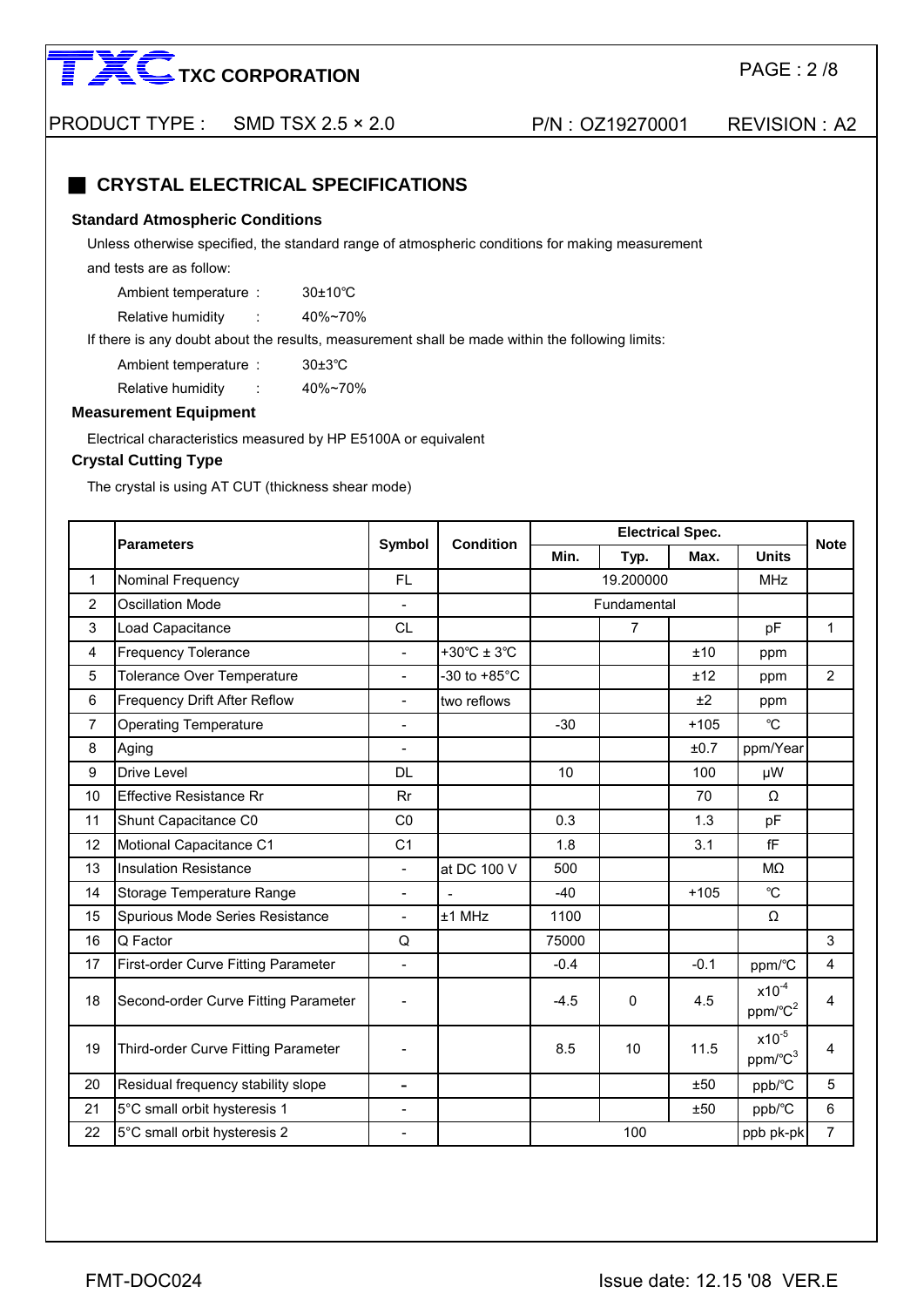#### PRODUCT TYPE : SMD TSX 2.5 × 2.0 P/N : OZ19270001 REVISION : A2

|    | <b>Parameters</b>        |               | <b>Condition</b> | <b>Electrical Spec.</b> |      |      |              |             |
|----|--------------------------|---------------|------------------|-------------------------|------|------|--------------|-------------|
|    |                          | <b>Symbol</b> |                  | Min.                    | Typ. | Max. | <b>Units</b> | <b>Note</b> |
| 23 | DLD Freq (Max-Min)       |               |                  |                         |      | 3.0  | ppm          | 8           |
| 24 | DLD Freq (Repeatability) |               |                  |                         |      | 0.7  | ppm          | 8           |
| 25 | DLD ESR (Max-Min)        |               |                  |                         |      | ±20  | $\%$         | 8           |
| 26 | DLD ESR (Repeatability)  |               |                  |                         |      | ±10  | %            | 8           |

Note 1 The load capacitance is measured according to IEC Standard #60444-7

Note 2 Above 85°C tolerance over temperature bound by third-order coefficient range

- Note 3 Minimum Q value calculated from ESR and L is smaller than this specification
- (Refer to Curve Fitting Calculation Table: 80-V9690-23) Note 4 The curve fitting parameter is obtained from the Qualcomm crystal curve fitting algorithm, t0=30 °C

Note 5 Condition 1A – Test condition (continuous temperature rate change of ~1.0°C/min):

- □ Measure FT points every 1°C, heating up from -30 to +85°C, subtract a fifth-order polynomial best fit and then calculate the slope of the residual.
- $\Box$  The residual slope should be within  $\pm 50$  ppb/°C.

Note 6 Condition 1B – Hysteresis 1 test condition (continuous temperature rate change of ~1.0°C/min):

- □ Measure FT points every 0.5°C while cycling temperature over a 5°C small temperature orbit; an example 5°C small orbit temperature cycle is +30°C to +35°C to +30°C.
- □ During every individual heating/cooling cycle there should be 11 points; discard the first point of each order polynomial best fit from 1A for each of the 10 points, and then calculate the slope of the residual heating and cooling cycle; this leaves 10 points for each heating and cooling cycle. Subtract the fifthfor each of these heating and cooling 10 point curves.
- $\Box$  The residual slope should be within  $\pm 50$  ppb/ $\degree$ C.

Note 7 Hysteresis 2 test condition (continuous temperature rate change of  $\sim$  1.0°C/min):

- □ Measure FT points every 0.5°C while cycling temperature over a 5°C small temperature orbit; an example 5°C small orbit temperature cycle is +30°C to +35°C to +30°C.
- □ During every individual heating/cooling cycle there should be 11 points; discard the first and last point of each heating and cooling cycle, which results in 9 temperature points. Calculate the average measured peak-to-peak frequency difference for these 9 temperature points.
- □ The average difference is the magnitude of the small orbit hysteresis 2.

Note 8 0.01 uW to 100 uW to 0.01 uW, number of points: 15 points up and 15 points down = 29 total data points

Note 9 This crystal specification complies to Qualcomm Mini-Specification 80-V9690-24 Rev. D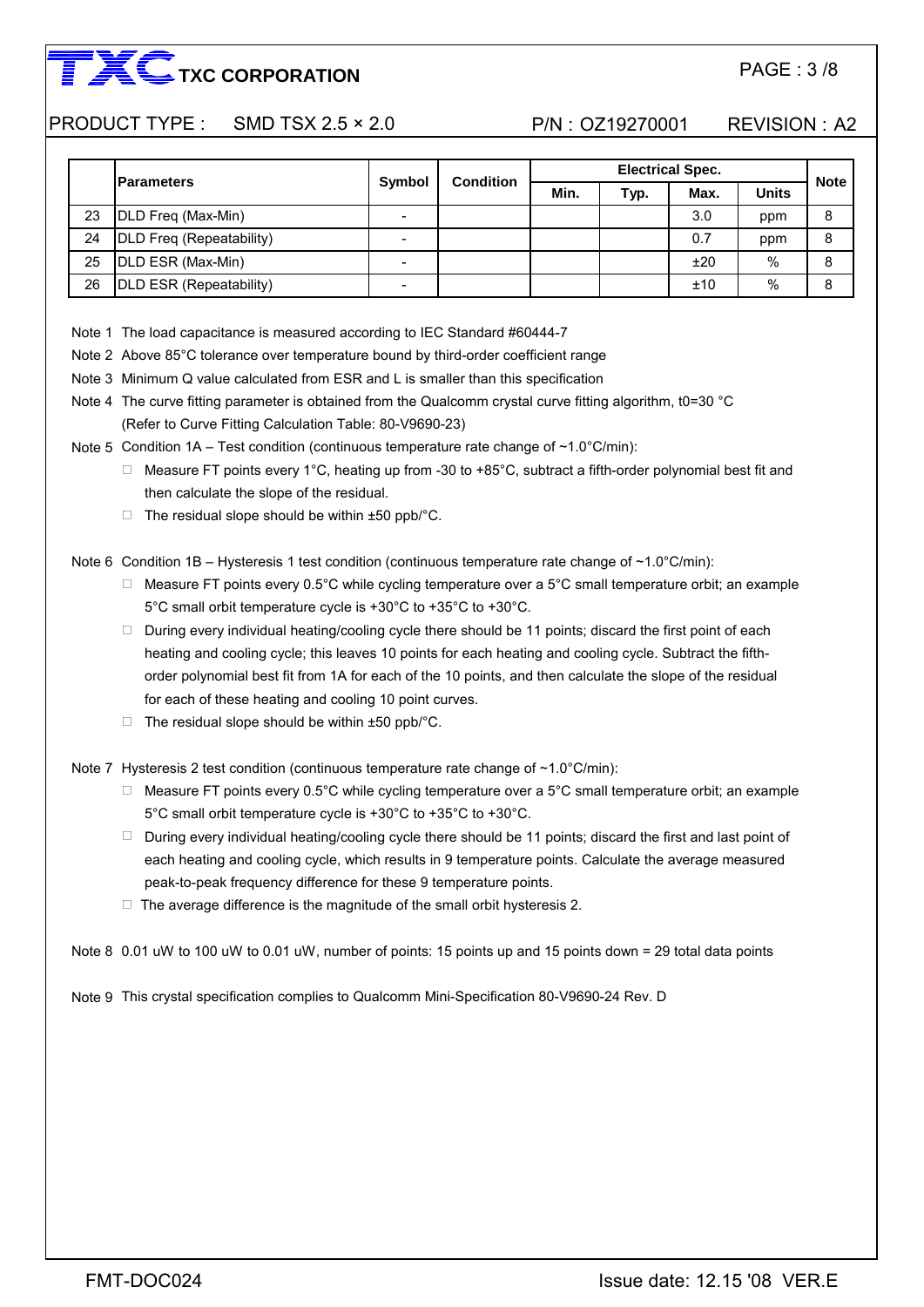PAGE : 4 /8

PRODUCT TYPE : SMD TSX 2.5 × 2.0 P/N : 0Z19270001 REVISION : A2

### **NTC THERMISTOR ELECTRICAL SPECIFICATIONS**

|   | <b>IParameters</b>           | <b>Symbol</b><br><b>Condition</b> |  | <b>Electrical Spec.</b> |      |        |              |             |
|---|------------------------------|-----------------------------------|--|-------------------------|------|--------|--------------|-------------|
|   |                              |                                   |  | Min.                    | Typ. | Max.   | <b>Units</b> | <b>Note</b> |
|   | Resistance $(25 \degree C)$  |                                   |  | $100k \pm 1\%$          |      |        |              |             |
|   | B-Constant $(25-50 °C)$      |                                   |  | $4250 \pm 1\%$          |      |        |              |             |
| ⌒ | <b>Operating Temperature</b> |                                   |  | $-30$                   |      | $+105$ | °C           |             |

Note 1 The B constant is calculated using the zero-power resistance values measured at 25°C and 50°C

#### ■ **DIMENSIONS**



### **PIN FUNCTION**

|       | Symbol          | <b>Function</b>              |
|-------|-----------------|------------------------------|
| Pin 1 | XT <sub>1</sub> | <b>XTAL Terminal 1</b>       |
| Pin 2 | RT <sub>2</sub> | <b>Thermistor Terminal 2</b> |
| Pin 3 | XT <sub>2</sub> | <b>XTAL Terminal 2</b>       |
| Pin 4 | RT <sub>1</sub> | <b>Thermistor Terminal 1</b> |

Note: Pin 2 is connected to the metal lid and thermistor Pin 4 is connected to the thermistor only

### **BLOCK DIAGRAM**



Note: RT2 shall be connected to GND is recommended

### ■ **SUGGESTED LAYOUT**

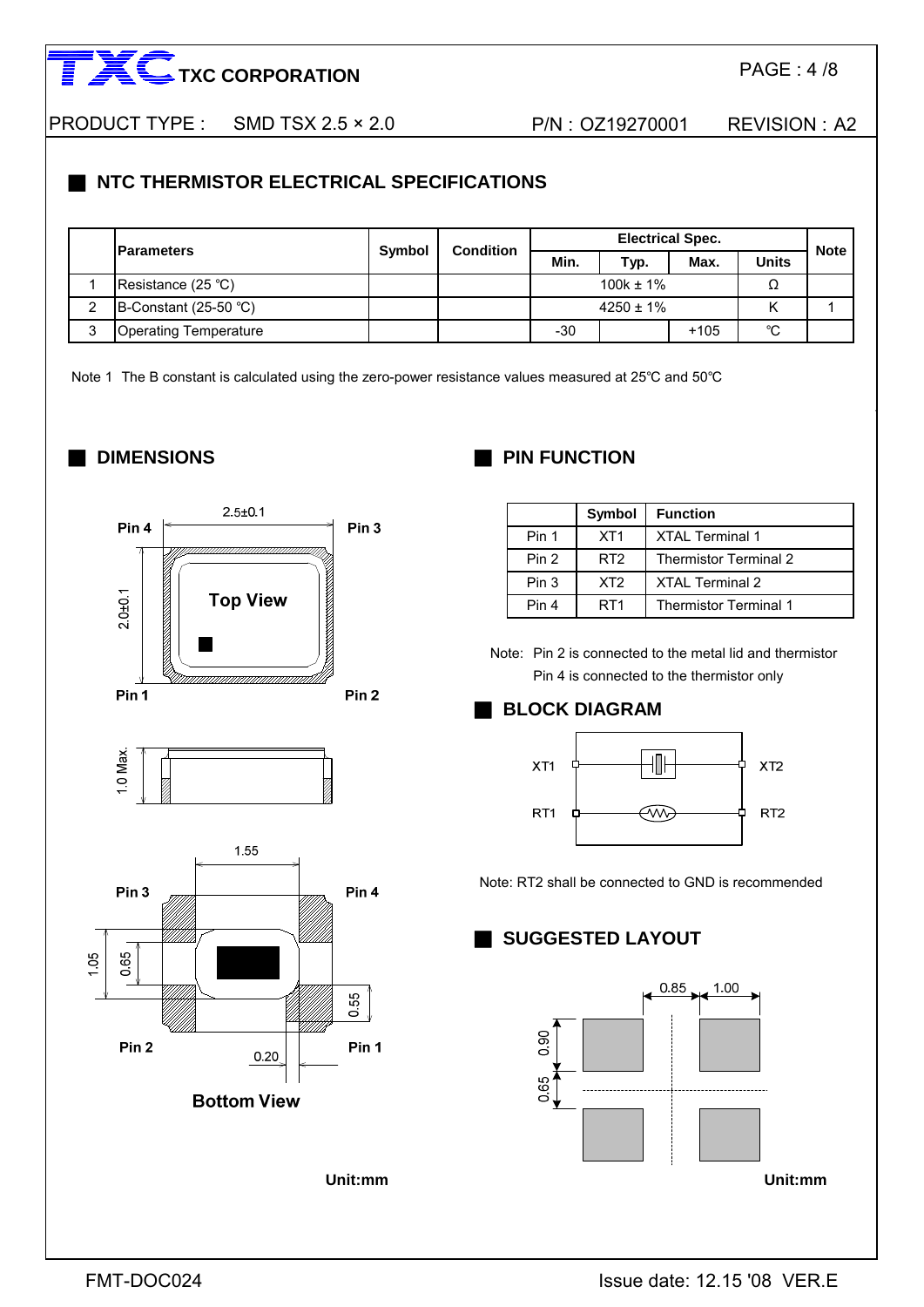

Note: This date code will be cycled every four years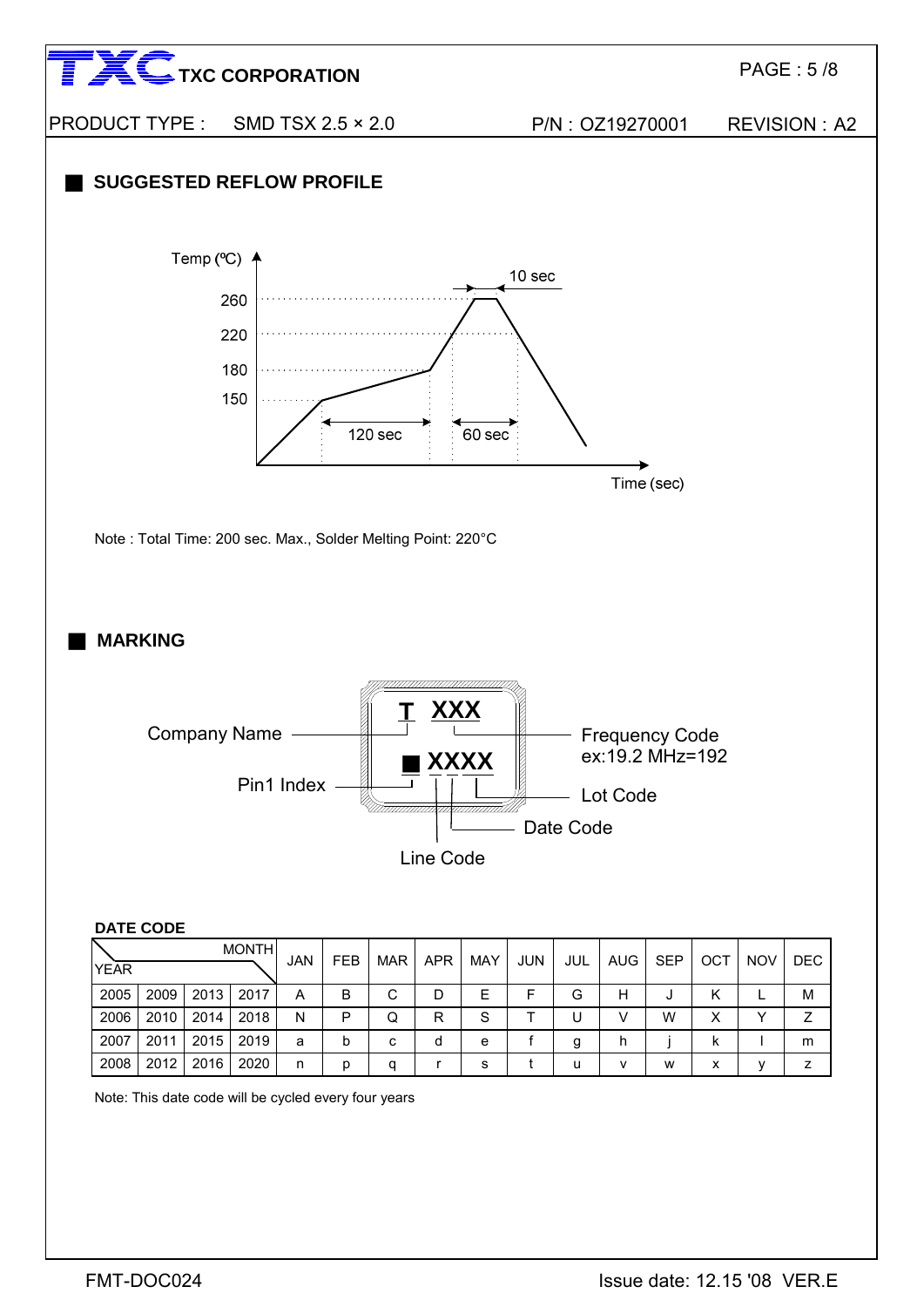PAGE : 6 /8





#### **PACKING:**



| <b>DIMENSIONS</b> |                                    |                                      |      |     | $\overline{\phantom{0}}$<br>-<br>- |     |     |         | -   |                       | w      | w۰        | Standard Reel<br>Quantity   |
|-------------------|------------------------------------|--------------------------------------|------|-----|------------------------------------|-----|-----|---------|-----|-----------------------|--------|-----------|-----------------------------|
| (mm               | $\overline{A}$ $\overline{B}$<br>. | $\overline{\phantom{a}}$<br><u>.</u> | 2.25 | .00 | 8.00                               | .00 | .55 | --<br>. | '78 | $\overline{a}$<br>o.u | $\sim$ | . 4<br>◡… | 3.000<br>İS<br>pcs per reel |

#### ■ **WEIGHT**

0.0135 g / piece(TYP),  $40 \pm 2$  g /3 kpcs( regardless of tape weight)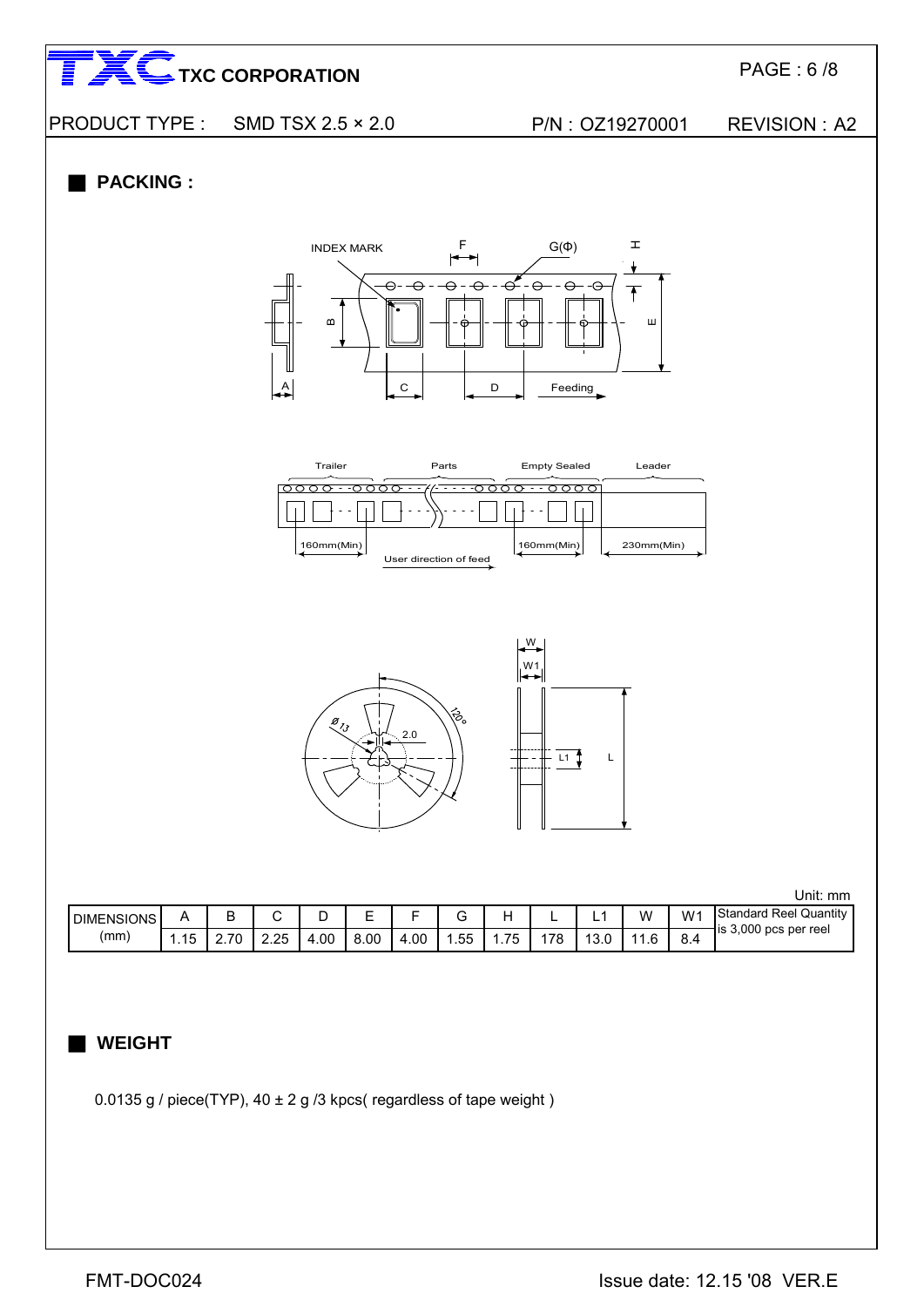

PRODUCT TYPE : SMD TSX 2.5 × 2.0 P/N : OZ19270001 REVISION : A2

### **STRUCTURE ILLUSTRATION**

Crystal Enclosure Seal : Seam Welding



| No. | <b>COMPONENTS</b>          | <b>MATERIALS</b>                                | <b>FINISH/SPECIFICATIONS</b> |
|-----|----------------------------|-------------------------------------------------|------------------------------|
|     | Lid                        | Metal (Fe+Co+Ni)                                |                              |
| 2   | Base (Package)             | Ceramic $(Al2O3)$ + Kovar<br>(Fe+Co+Ni) + Ag/Cu | Alumina Ceramics             |
| 3   | <b>Crystal Blank</b>       | SiO <sub>2</sub>                                |                              |
| 4   | <b>Conductive Adhesive</b> | Ag                                              | Silicone Resin               |
| 5   | Electrode                  | Noble Metal                                     |                              |
| 6   | Solder                     | Sn                                              |                              |
|     | Thermistor                 | $\text{Al}_2\text{O}_3$ , Ag, Ni                |                              |